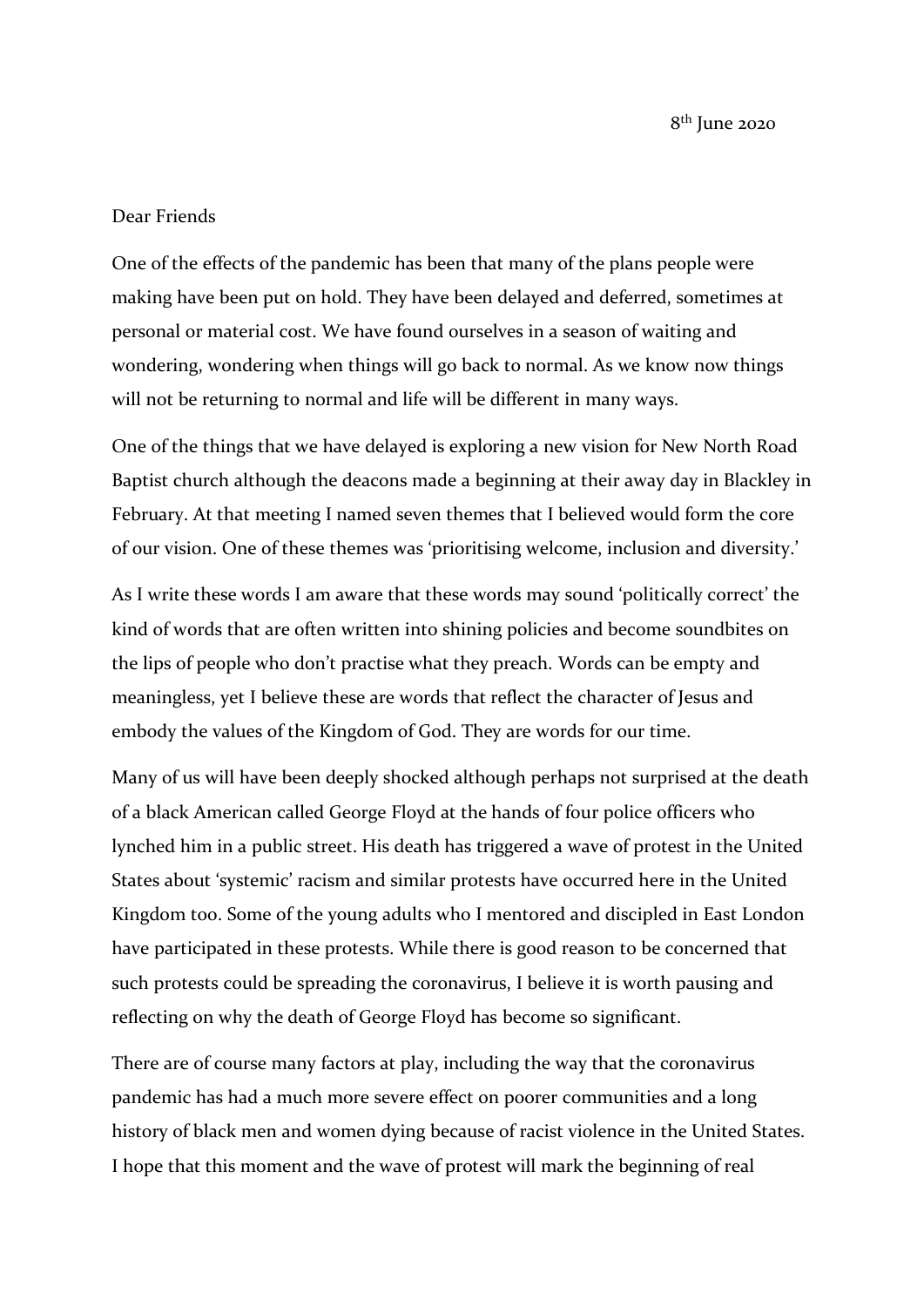change in that nation and that there will be a greater willingness to challenge racism in our own nation too.

When the statue of Edward Colston who was responsible for trafficking thousands of people from Africa to the Caribbean was toppled on Sunday in Bristol, I was reminded of Gideon topping the altar of Baal in the book of Judges. Though I don't believe this was the best way for this to happen, I do believe it was overdue, the statue could have been removed to a museum and formed part of an exhibition about the evil of the transatlantic salve trade. Facing the reality of racism also requires us to recognise the way it has shaped our nation's history too.

Racism is born of fear, although it is often disguised this fear can be expressed in attitudes and behaviour that exclude other people and make them feel less than human. We are all vulnerable to fear, but Jesus promises us that this love will be perfected among us and in that love, there will be no fear. In the bible, in 1 John this love is contrasted with hatred, for we love because God first loved us and this love requires that we love our brothers and sisters. (See 1 John 4 vs 13 -21). I want to affirm and acclaim the promise in verse 16 that as God is love if you abide in love, you are abiding in God.

As a community of God's people, we are called to grow and mature in love which casts out fear and this is integral to a vision of a church that 'prioritises welcome, diversity and inclusion.' We are called to be a sign of the Kingdom of God, a community that offers people a foretaste of that great celebration when all Gods people are gathered about the throne in worship and this sign is hopeful. When people come to New North Road Baptist Church I hope and I firmly believe this is what they will discover.

We will be returning to New North Road soon and when we do that a stranger walking through the door would meet people who were born and bred in Yorkshire, people from other counties and at least one Scotsman, people from Iran, people from African nations and people from the Windrush generation and others too. Isn't that marvellous! As we grow in love and respect for one another through Jesus Christ our community of faith is offering a sign of hope for the whole of Huddersfield.